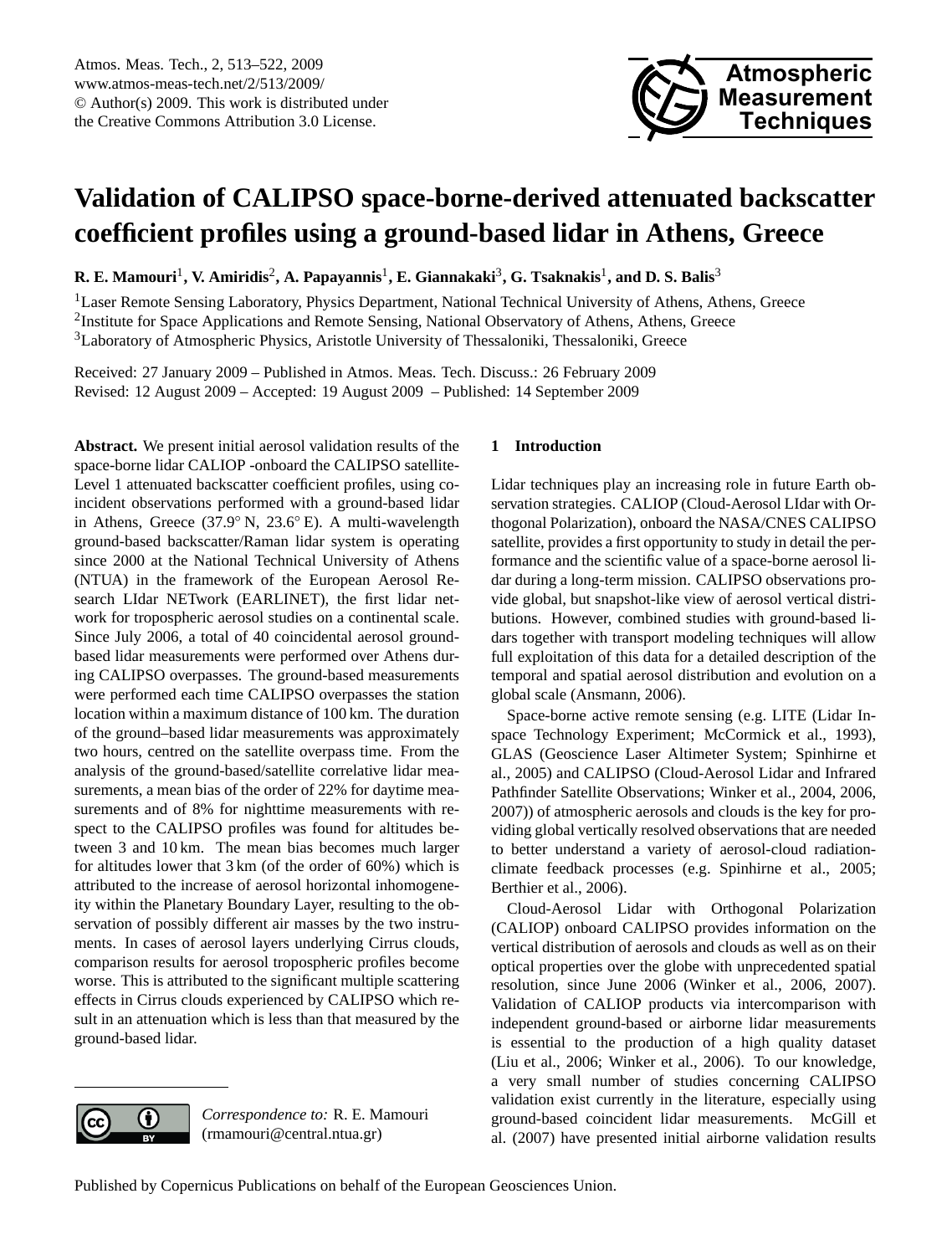where cloud layer top determinations from CALIPSO are found to be in good agreement with those from the Cloud Physics Lidar (CPL) onboard the NASA ER-2 research aircraft. On the other hand Kim et al. (2008), have presented initial validation results of the space-borne lidar CALIOP data using coincidental observations from a ground-based lidar in Seoul located at the National University (SNU), Seoul, Korea (37.46◦ N, 126.95◦ E). Their study was based in a small number of coincident measurements (six selected cases between September 2006 and February 2007, including 3 daytime and 3 night-time observations. The authors found good agreement for the night-time CALIOP data, but relative large discrepancies were found at the height range above PBL for the daytime data, even if absolute difference values are not mentioned. They attributed the discrepancies found to the small signal-to-noise ratio of the CALIOP measurements due to contamination by solar background (McGill et al., 2007). Finally, the EARLINET lidar teams have presented some initial validation results referring to the first year of operation of the CALIOP (Mattis et al., 2007; Mona et al., 2007, 2009).

CALIPSO was launched in April 2006, and since June 2006 when CALIOP started measurements, the groundbased stations of the European Aerosol Research Lidar Network perform coincident correlative measurements for CALIPSO validation studies. EARLINET was established in 2000 to derive a comprehensive, quantitative, and statistically significant data base for the aerosol distribution on the European scale (Bösenberg et al., 2003). At present, EAR-LINET consists of 25 partners, including backscatter lidar stations, 16 combined backscatter/Raman lidar stations and 8 multi-wavelength Raman lidar stations which are used to retrieve the aerosol microphysical properties (Mattis et al., 2007). EARLINET follows a specific measurement strategy for CALIPSO validation, according to which, each station performs measurements each time CALIPSO overpasses the station location within a maximum distance of 100 km and 2 h (so-called "case 1" measurements). Additional measurements are performed at the lidar station which is closest to the actually overpass site ("case 2"). If a multi-wavelength Raman lidar station is overpassed, then also the next closest multiwavelenght station performs measurements as well ("case 3") (Mattis et al., 2007). In this study we present initial validation results of the space-borne lidar CALIOP aerosol retrievals, using 40 coincident "case 1" measurements performed in Athens, Greece, with NTUA's multiwavelength ground-based Raman lidar. For this study, Level 1 CALIPSO data are used referring to attenuated backscatter profiles. In Sect. 2 we describe the ground-based and the space-borne instrumentation used along with the validation approach followed. Results and conclusions are presented in Sects. 3 and 4, respectively.

### **2 Instrumentation and methods**

## **2.1 Description of the ground-based lidar system of NTUA**

The NTUA compact 6-wavelength Raman lidar system is based on a pulsed Nd:YAG laser emitting simultaneously at 355 nm, 532 nm and 1064 nm. The respective emitted output energies per pulse are 75 mJ, 130 mJ and 140 mJ, with a 10 Hz repetition rate. The optical receiver is a Cassegrainian reflecting telescope with a primary mirror of 300 mm diameter and of focal length f=600 mm, directly coupled through an optical fiber to the lidar signal multi-channel detection box. The elastically backscattered lidar signals (at 355, 532 and 1064 nm), as well as those generated by stimulated Raman scattering by atmospheric  $N_2$  and  $H_2O$  (at 387, 607 and 407 nm, respectively) are simultaneously recorded by photomultipliers (PMTs) and an avalanche photodiode system (APD), after the spectral separation of the returned lidar signals (Mamouri et al., 2007; Papayannis et al., 2007). The PMT detectors used are operated both in the analog and photon-counting mode and the spatial raw resolution of the detected signals is 15 m.

NTUA's lidar is used to perform continuous measurements for the retrieval of the aerosol optical properties over Athens inside the Planetary Boundary Layer (PBL) and the lower free troposphere. The lidar signals detected at 355, 387, 532, 607 and 1064 nm are used to derive the aerosol backscatter (at 355, 532 and 1064 nm) and the extinction (at 355 and 532 nm) coefficient profiles (Ansmann et al., 1992), while the 407 nm channel is used to derived the water vapor mixing ratio profiles (Whiteman et al., 1992). NTUA lidar was successfully intercompared with the other EAR-LINET groups, showing on the average an agreement better than 5% for heights above 2 km in the backscatter coefficient (Matthias et al., 2004). The simultaneous measurement of the elastic backscatter signal of the emitted laser wavelengths,  $\lambda_L$ =355/532 nm, and the nitrogen (N<sub>2</sub>) inelastic Raman backscatter signal at  $\lambda_R$ =387/607 nm allows the determination of the extinction and backscatter coefficients at 355 and 532 nm, independently of each other and thus, of the lidar ratio according to the Raman lidar method (Ansmann et al., 1992). With the present experimental setup, 355 and 532 nm Raman lidar applications are limited to nighttime because the weak inelastic backscatter signals can be detected only in the absence of the strong daylight background. The bandwidth of the interference filters that are used for the Raman signals' detection are 0.84 nm, 3.26 nm and 1.06 nm for the wavelengths 387, 407, and 607 nm, respectively.

For the final calculation of the aerosol extinction at 355 nm and 532 nm, we first, calculate the derivative of the logarithm of the ratio between the atmospheric number density and the range-corrected lidar-received power and then we assume the value of the wavelength dependence  $k$  between the extinction coefficients for the pairs 355/387 nm and 532/607 nm. For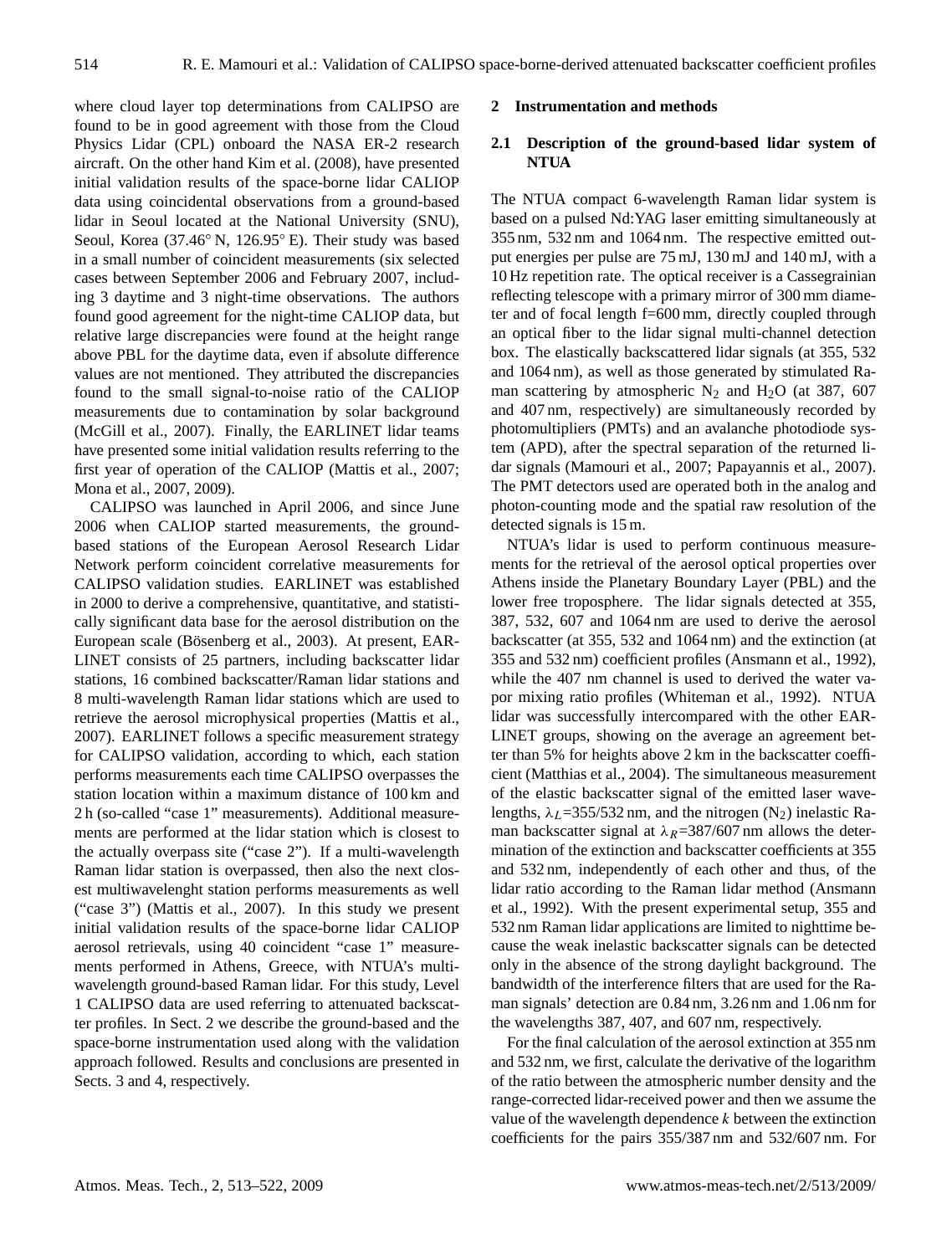aerosol particles with diameters comparable to the measurement wavelength,  $k=1$  is appropriate (Ansmann et al., 1992). Thus, the error in the derived aerosol extinction profile at 355 nm due to uncertainty in  $k$  is less than 10% (Ferrare et al., 1998).

Air density and the molecular extinction coefficient profiles are calculated from the Rayleigh scattering coefficients (Bucholz, 1995) and actual radiosonde data of temperature and pressure, if available, or from a standard atmosphere model (US Standard Atmosphere, 1976) adjusted to measured ground-level temperature and pressure values. The calibration height is set in a height region with negligible particle load considered as an aerosol-free region. These clean air conditions normally prevail in the upper troposphere (8000– 15 000 m). For daytime aerosol observations, only the elastic backscatter signals at 355, 532, and 1064 nm can be used. Under the assumptions about the relation between the aerosol extinction and backscatter coefficients (lidar ratio) and about the value of the backscatter coefficient at the calibration range, the lidar equation for the backscatter coefficient at the emitted wavelengths can be solved following the Klett-Fernald retrieval methods (Klett, 1981, 1985; Fernald et al., 1972; Fernald, 1984). We have to emphasize here that the backscatter solution with this method is very sensitive to the lidar ratio value, especially in cases with high aerosol optical depths.

The lidar data handling procedures that we routinely use at NTUA for the application of Fernald-Klett and Raman retrieval methods were successfully tested by two algorithm intercomparisons that took place during EARLINET (Böckmann et al., 2004; Pappalardo et al., 2004) and include error estimates for all participating groups. According to these studies the mean deviation from the solution in the determination of the backscatter coefficient with the Klett method was around 2.5% at 355 nm and 1.2% at 532 nm, while the mean deviations from the solution for extinction and backscatter calculations at 355 nm with the Raman method was around 20% and 20%, respectively and at 532 nm was around 25% and 15%, respectively for both coefficients. For the height range 2000–4000 m, the overall estimated error in the measurements is up to 15% for the extinction coefficient and up to 30% for the backscattering coefficients and the lidar ratio for both wavelengths.

Finally, we have to mention that the transmitted laser beam overlaps completely with the receiver's field of view, usually at heights around 1400 m for 355 nm and 1000 m for 532 nm and 1064 nm, because of the different geometry with which the three wavelengths are emitted in the atmosphere. A detailed description of the incomplete overlap issues of the NTUA lidar system is described by Chourdakis et al. (2002). The incomplete overlap between the laser beam and the receiver field of view significantly affects lidar observations of particle optical properties in the near-field range. At NTUA we apply an overlap correction on the basis of a simple technique proposed by Wandinger and Ansmann (2002), down to

the height where the overlap function is equal to 0.5. This correction allows extending the profile in most cases down to 500 m a.s.l. However, to avoid the introduction of overlap uncertainties in ground-based profiles in this study, we are using profiles only for the complete overlap height region (above 1000 m at 532 nm).

## **2.2 Description of the space-borne CALIOP lidar system**

The Cloud–Aerosol Lidar and Infrared Pathfinder Satellite Observation (CALIPSO) mission [\(http://www-calipso.larc.](http://www-calipso.larc.nasa.gov/) [nasa.gov/\)](http://www-calipso.larc.nasa.gov/) is a collaborative effort between the NASA Langley Research Center (LaRC), the Centre National d'Etudes Spatiales (CNES), The Hampton University (HU), the Institut Pierre-Simon Laplace (IPSL), and Ball Aerospace and Technologies Corporation (BATC). It aims to study the global radiative effects of aerosols and clouds on climate. CALIPSO is an Earth Science observation mission that was launched on 28 April 2006. It flies at a nominal orbital altitude of 705 km and an inclination of 98◦ as part of a constellation of Earth-observing satellites including Aqua, PARASOL, and Aura – collectively known as the "A-train" (Hostetler et al., 2001; Stephens et al., 2003). The CALIPSO mission includes active lidar and passive sensors to obtain unique data on aerosol and cloud vertical structure, cloud particle phase and classification of the aerosol size.

The CALIPSO payload consists of three co-aligned, nearnadir viewing instruments: a 2-wavelength polarizationsensitive lidar, an imaging infrared radiometer (IIR), and a high-resolution wide field camera (WFC). CALIOP is an elastically backscattered lidar operating at 532 and 1064 nm, equipped with a depolarization channel at 532 nm that provides high-resolution vertical profiles of aerosols and clouds (Winker et al., 2007; Hunt et al., 2009). It includes two Q-switched lasers operating at 20.16 Hz with a pulse length of about 20 ns. Each laser generates nominally 220 mJ per pulse at 1064 nm, which is frequency-doubled to produce about 110 mJ of pulse energy at 532 and 1064 nm. Beam expanders reduce the angular divergence of the transmitted laser beam to produce a beam diameter of 70 m at the Earth's surface (corresponding to a nominal laser beam divergence of 100  $\mu$ rad) (Hostetler et al., 2006; Hunt et al., 2009).

CALIPSO produces Level 1 and Level 2 science data products [\(http://www-calipso.larc.nasa.gov/products/CALIPSO](http://www-calipso.larc.nasa.gov/products/CALIPSO_DPC_Rev2x4.pdf) DPC [Rev2x4.pdf\)](http://www-calipso.larc.nasa.gov/products/CALIPSO_DPC_Rev2x4.pdf). The Level 1 data include lidar calibrated and geo-located profiles with associated browse imagery while the level 2 products include a cloud layer product with horizontal resolutions of  $1/3$  km, 1 km and 5 km (cloud height, thickness, backscatter, extinction, ice/water phase, emissivity, and ice particle size), an aerosol layer product at 5 km resolution (height, thickness, optical depth, and integrated attenuated backscatter) and an aerosol profile product with a horizontal resolution of 40 km and vertical resolution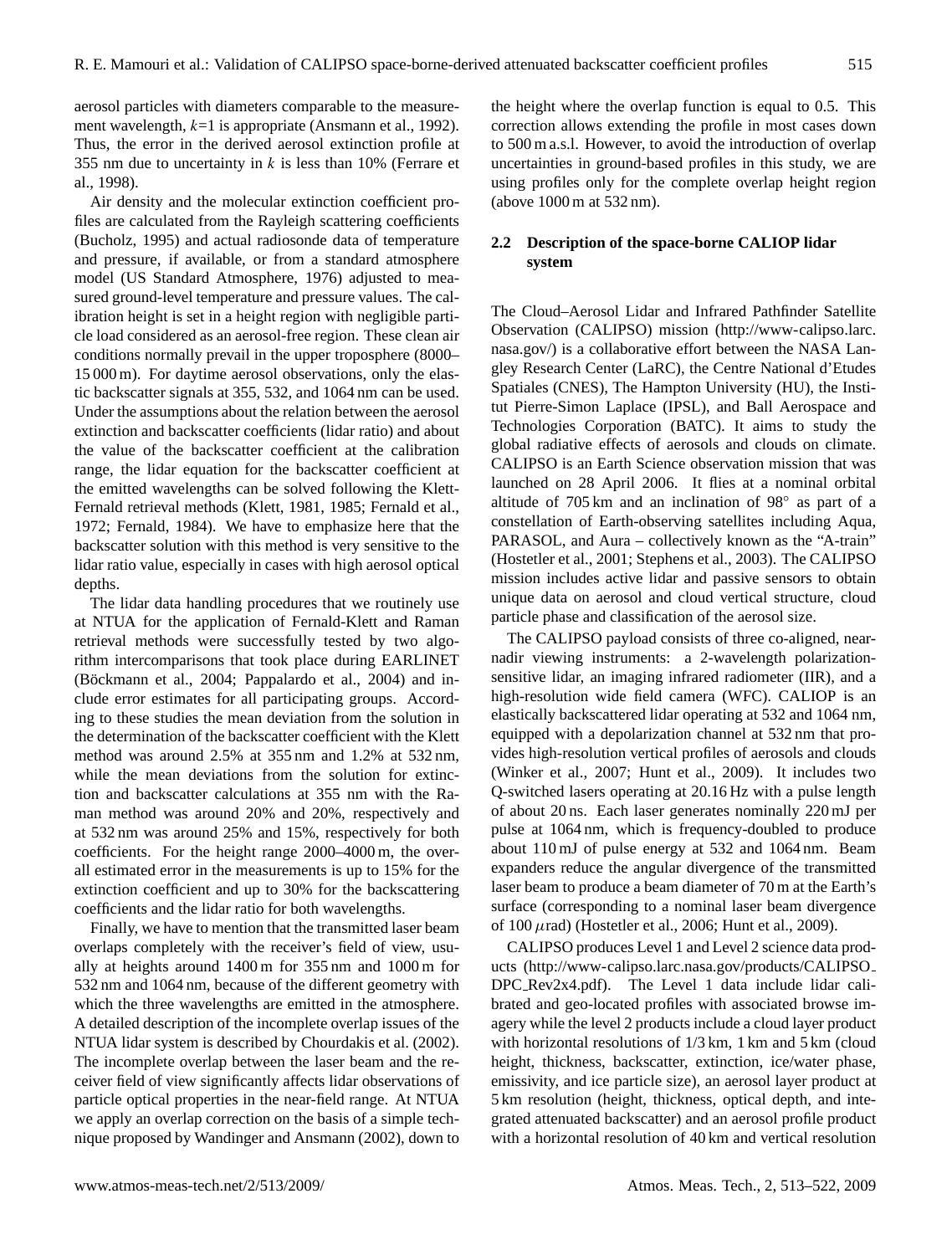of 120 m (backscatter, extinction, and depolarization ratio). We mention here that LITE data were reported with a better vertical resolution of 15 m than ones of the CALIOP.

The Level 1 V2 (Version 2.01) attenuated backscatter profile products are used for the validation presented in this paper. Level 2 aerosol products relative to aerosol extinction profiles are not discussed here, since the lidar ratio assumption of CALIPSO algorithm for the calculation of backscatter and extinction profiles introduces an additional uncertainty that complicates the validation. Additionally, the backscatter and extinction coefficients reported in the Level 2, (version 2.01) release of the CALIPSO profile products are still unvalidated, thus are beta-quality data products. As such, they still contain a number of errors and/or inconsistencies. According to CALIPSO team, these products contain no data quality information, and hence cannot be used as stand-alone products.

## **2.3 Description of the validation approach**

For the calculation of the attenuated backscatter coefficient from the ground-based lidar measurements in this study, the procedure suggested by Mona et al. (2007, 2009) to convert backscatter coefficients into "CALIPSO-like" attenuated backscatter is followed. A summary of the methodology is given in the following:

The total backscatter coefficient  $\beta_{tot}(z)$  provided by CALIPSO is defined at each altitude  $z$  as (Hostetler et al., 2006):

$$
\beta_{\text{tot}}(z) = \beta_{\text{par}}(z) + \beta_{\text{mol}}(z) \tag{1}
$$

where,  $\beta_{\text{mol}}(z)$  is the molecular backscatter coefficient and  $\beta_{\text{par}}(z)$  is the particle backscatter coefficient.

The particle transmission term  $T_{\text{par}}^2(z)$  of the lidar equation (Ansmann et al., 1992) can be obtained from the profile of the particle extinction coefficient  $a<sub>par</sub>(z)$ :

$$
T_{\text{par}}^2(z) = \exp(-2 \int_z^{z_s} a_{\text{par}}(z) dz)
$$
 (2)

Finally, the attenuated backscatter coefficient,  $\beta'_{\text{tot}}(z)$ , is defined as:

$$
\beta'_{\text{tot}}(z) = \beta_{\text{tot}}(z) T_{\text{par}}^2(z) T_{\text{mol}}^2(z) T_{\text{O}_3}^2(z)
$$
\n(3)

For a downward-looking lidar as CALIOP, the attenuated backscatter coefficient is the lidar range-corrected signal normalized by a system dependent constant. To retrieve attenuated backscatter profile from NTUA's ground-based measurements, it has to be taken into account that NTUA and CALIOP transmission terms are different, because the first system is upward-looking while the second is a downwardlooking lidar. However, following the above described procedure of Mona et al. (2007, 2009), the differences between the final calculated parameters due to upward and downward field of views are removed since the aerosol transmission term is calculated as a function of the aerosol extinction profile. Therefore, starting from the ground-based measurements and following this approach, the downward and upward derived attenuated backscatter coefficients are comparable without any assumptions.

Since the extinction coefficient profile has to be known, the proposed methodology by Mona et al. (2007, 2009), can be applied only for Raman ground-based lidars. Thus, for the validation purposes of this paper, only the attenuated backscatter coefficients at 532 nm (where a Raman channel is in operation) are used, since no Raman channel is operating at 1064 nm. Additionally, the extinction information needed for the transmission calculation, limits the correlative dataset only to nighttime measurements, when a Raman measurement can be performed. To overcome this limitation and since the daytime ground-based measurements of NTUA are always following nighttime measurements of the previous CALIPSO coincidental measurement (with approx. 11 h of difference), the mean lidar ratio measured for nighttime is used to convert daytime backscatter to extinction values. The influence of the extrapolation of the night time lidar ratio measurements to the daytime retrievals can be significant during cases of high atmospheric variability during the time period between the two coincident with the satellite overpasses ground based measurements. However, the finally selected dataset of 40 in the total of 87 coincident ground-based measurements that will be presented in this paper has been carefully selected, excluding days with high atmospheric variability and strong aerosol layering changes during the day (and additionally days with presence of low clouds). In our final dataset of 40 selected coincident measurements, only 12 cases are referring to daytime measurements. Daytime attenuated backscatter retrievals suffer in regard to their accuracy due to the lidar ratio assumption; however, daytime comparisons are still presented to demonstrate the importance of the increased signal noise of CALIPSO during daytime measurements (comparing with nighttime). Using the daytime datasets one can conclude about the appropriate spatial averaging of CALIPSO attenuated backscatter profiles, for validation purposes.

Finally, to remove molecular backscatter differences for the comparison needs, the calculation of the atmospheric density was based in temperature and pressure values used by the CALIPSO algorithm. Following the above described methodology for the calculation of attenuated backscatter profiles, we are essentially validating the calibration and linearity of CALIOP.

Finally, for the comparison of the coincidence CALIPSO's and NTUA's lidar profiles we are using a percentage bias calculated by the following formula: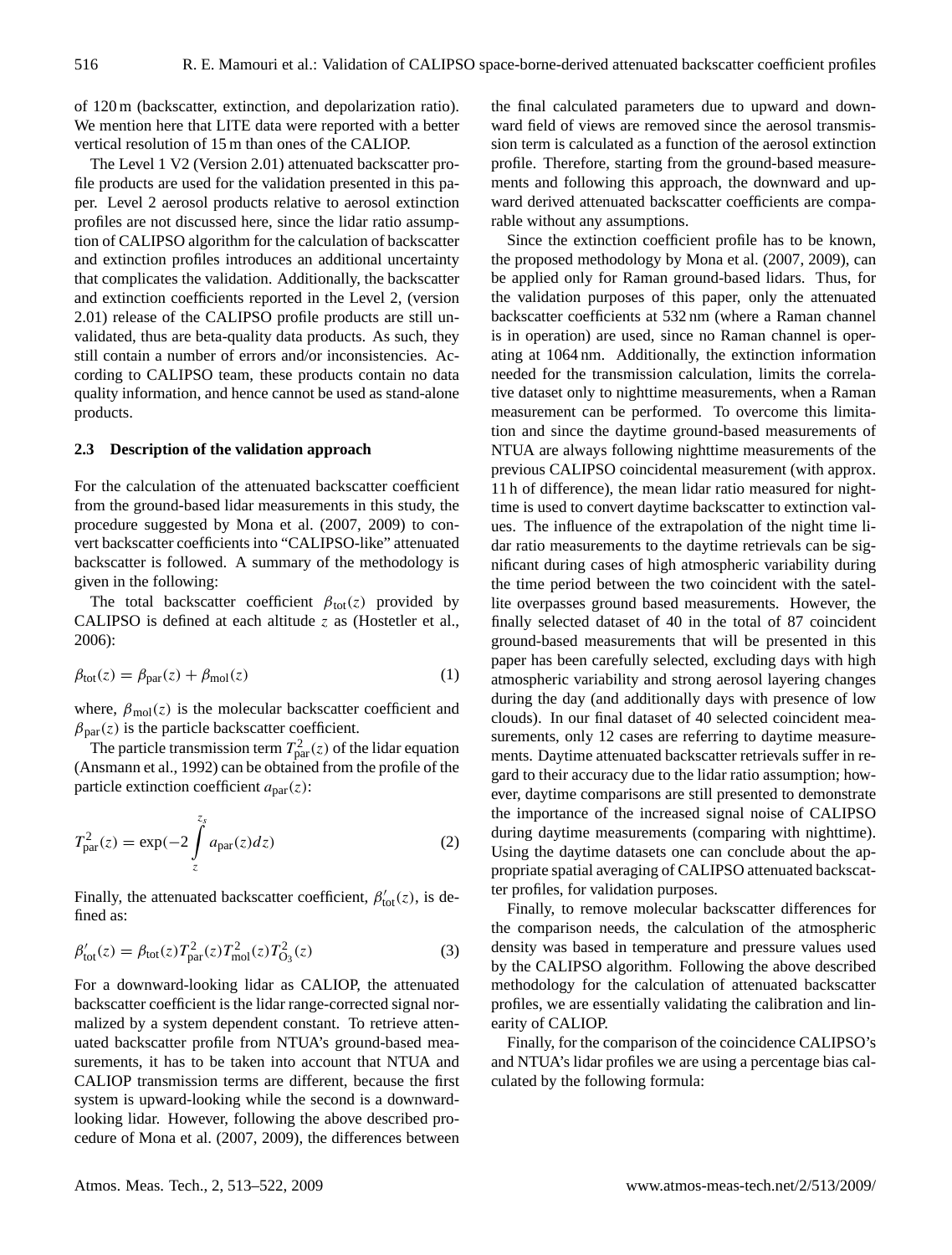

**Fig. 1.** NTUA's lidar station (red square) and CALIPSO ascending and descending orbits overpassing Athens (cross lines), on 22 August 2007. All the other EARLINET stations are reported as red dots for "case 1" and "case 2" and green dots for "case 3", according to CALIPSO correlative measurement strategy of EARLINET.

bias(z) = 
$$
\frac{\text{CALIPSOat.bp(z)} - \text{G.Bat.bp(z)}}{\text{CALIPSOat.bp(z)}} \times 100
$$
 (4)

where, CALIPSO at.bp and G.B at.bp are the satellite and the ground-based attenuated backscatter at 532 nm, respectively.

## **3 Results and discussion**

In this paper a total of 40 coincident ground-based lidar measurements for CALIPSO overpasses over Athens for the time period between July 2006 to December 2007 are analysed. During this period, a total of 87 "case 1" correlative measurements were performed. From this dataset, 47 cases were excluded for the purposes of our aerosol concentrated analysis, due the presence of low clouds (e.g. 2–4 km a.s.l.) and high atmospheric variability during the day. The procedure followed for the analysis of the final 40 coincidential groundbased and CALIPSO profiles is first demonstrated for a specific case study in the following.

In Fig. 1, the CALIPSO overpasses (nighttime on 00:34 UT and daytime on 11:34 UT) are presented for the case study of 22 August 2007, selected for analysis demonstration purposes. The location of the ground-based station



**Fig. 2.** NTUA's range corrected signal at 532 nm on 22 August 2007. Black lines correspond to the CALIPSO overpass time over NTUA lidar station for nighttime (00:34 UT) (left) and for daytime (11:39 UT) (right).

is presented on the map of Fig. 1 with a red square highlited with an arrow. For the daytime overpass the distance between the CALIPSO's and NTUA's lidar is of the order of 80 km, while for the nighttime overpass is 16 km. Synchronous daytime and nighttime measurements were performed by NTUA's lidar within two hours centred on CALIPSO overpass time. In Fig. 2, timeseries of the ground-based rangecorrected lidar signal at 532 nm are shown for 22 August 2007, along with the overpass times of CALIPSO highlighted with black lines. This figure shows that one hour around the CALIPSO overpass time the dust atmospheric structure is quite stable for both the daytime and nighttime measurements. The attenuated ground-based backscatter profiles used for the validation purposes were calculated from range-corrected lidar signals averaged around CALIPSO overpass time for a time period of approximately 1 h. This approach was followed for the total of 40 coincidental datasets to minimize the atmospheric aerosol structure variability mainly due to evolution of the boundary layer during daytime measurements.

The CALIPSO's total attenuated backscatter at 532 nm is presented in Fig. 3 for the case study of 22 August 2007. The CALIPSO location nearest to ground-based station is superimposed (black lines). Additional vertical rectangles are plotted to indicate the distance covered by CALIPSO that corresponds to the two different horizontal resolutions that were adapted in this validation study, namely at 5 km (grey rectangle) and 20 km (black rectangle). The homogeneity of the aerosol load during these distances is confirmed by CALIPSO overpass image (Fig. 3). On 22 August 2007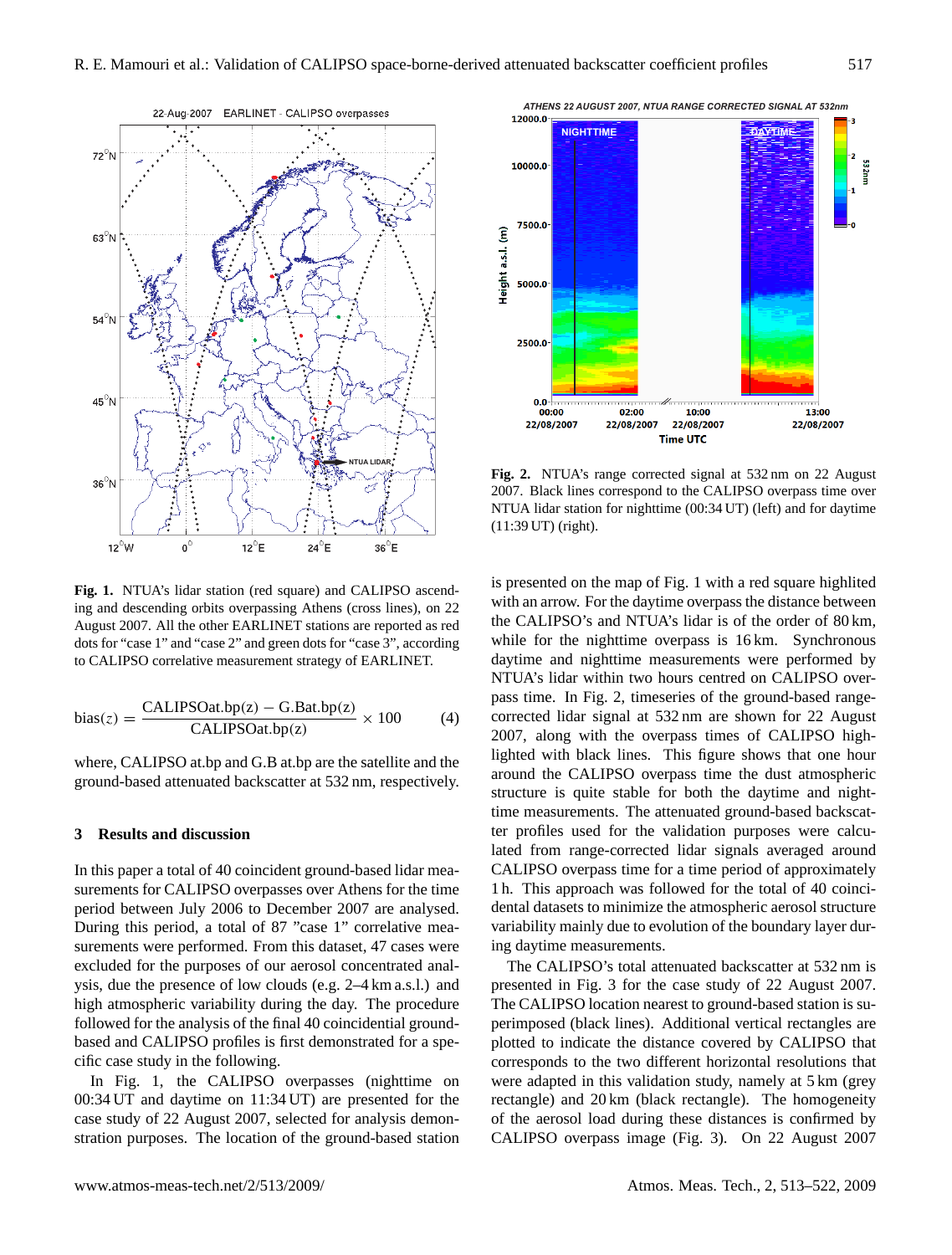

**Fig. 3.** CALIPSO total attenuated backscatter at 532 nm on 22 August 2007. Black lines correspond to the nearest overpass over NTUA lidar station for nighttime (00:34 UT) (left) and for daytime (11:39 UT) (right). Grey and black rectangles represent 5 km and 20 km horizontal resolution averaging period for the CALIPSO data, respectively.

a Saharan dust outbreak occured and elevated dust layers were observed by CALIPSO over European mid-latitudes, in height ranges between 2.5 and 4.5 km. The ground-based range-corrected backscatter lidar signal (Fig. 2) confirms that an aerosol load located in the height range between 2.5 and 4.0 km was also present over Athens for both the nighttime and daytime measurements above the NTUA lidar station.

In Fig. 4, the CALIPSO attenuated backscatter coefficient is plotted against the coincidental ground-based profile calculated following the approach described by Mona et al. (2007, 2009) for the measurements performed on 22 August 2007 during nighttime (left panel, top) and daytime (left panel, bottom). On the right panels of Fig. 4, the percent biases of CALIPSO to ground-truth lidar measurements with respect to CALIPSO profile for nighttime (right panel, top) and daytime (right panel, bottom) are presented. For the calculation of the percent bias, satellite and ground based lidar data were vertical averaged to 250 m bins, so the profiles from both instruments would be comparable to each other. Regarding the CALIPSO data, the attenuated backscatter profile is rather noisy and requires significant time averaging for a proper identification of the aerosol layers. For time averaging purposes, CALIPSO attenuated backscatter profiles are averaged for two selected horizontal resolutions, one for 5 km (thin grey line) and one for 20 km (thin black line). Averaging daytime CALIPSO data for 20 km distance, resulted in an improved comparison with the ground-based profile, decreasing mean bias from −16% (5 km horizontal averaging) to −8% (20 km horizontal averaging). For nighttime measurements, 5 km horizontal averaging resolution resulted in a satisfactory noise removal, showing no significant improvement when the averaging was performed for 20 km resolution.



**Fig. 4.** CALIPSO level 1 total attenuated backscatter coefficient profiles at 532 nm for 5 km and 20 km horizontal averaging period coverage in comparison with NTUA's total attenuated backscatter coefficient (left). Percent bias binned in 0.25 km intervals (right). Nighttime overpass (top), daytime overpass (bottom).

The approach described for the case study of 22 August 2007 was followed for the analysis of the total of 40 coincidental "case 1" datasets for both 5 km and 20 km horizontal averaging of CALIPSO data. Figure 5 presents the mean percent differences between the CALIPSO and NTUA attenuated backscatter profiles for the total of our cases, grouped in 27 cases when no Cirrus were present above the aerosol layer in CALIPSO's field of view (left panel) and in 13 cases where Cirrus clouds attenuated the CALIOP's signal (right panel). Different horizontal resolutions are plotted with gray filled squares (5 km) and black open squares (20 km). It is evident that the aerosol profiles observed by both instruments are in better agreement when no Cirrus clouds are present. For the total of 27 cases of no Cirrus presence, the calculated mean biases are −26±22 % for 5 km horizontal resolution and −14±15% for 20 km, respectively. Our results indicate that CALIPSO lidar underestimates the attenuated backscatter coefficient. The underestimation becomes much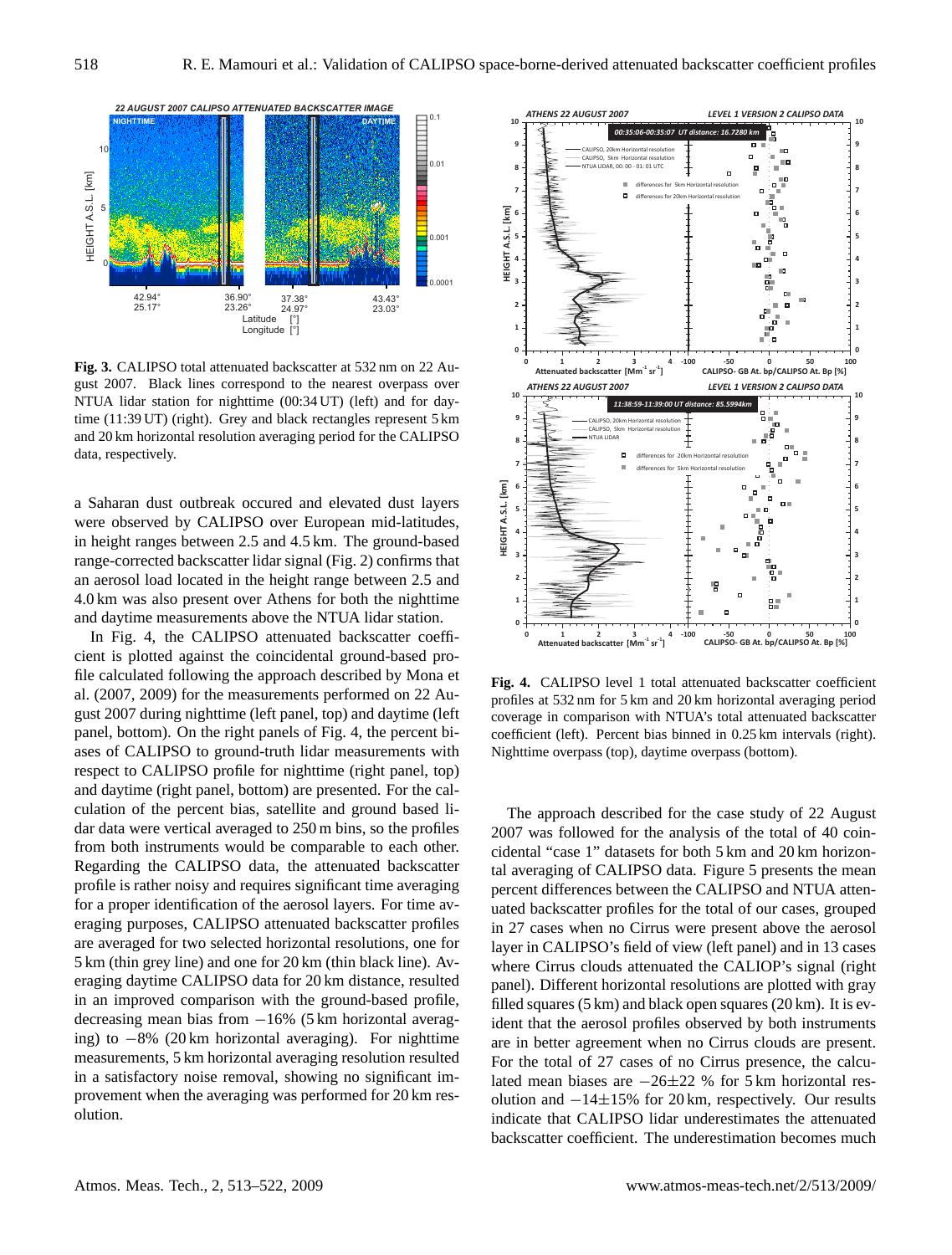

**Fig. 5.** Mean percent biases between CALIPSO and NTUA attenuated backscatter coefficient for cloud-free (left) and Cirrus presence (right) cases. The differences are calculated both for 5 and 20 km of the CALIPSO horizontal averaging period coverage.

larger below Cirrus clouds, where from the total of 13 Cirrus cases the calculated mean biases are −104±129% for 5 km horizontal resolution and −85±93% for 20 km. The CALIPSO underestimation below Cirrus clouds is attributed mainly to the significant multiple scattering effects in Cirrus clouds experienced by CALIOP which result in an attenuation which is less than that measured by the ground-based lidar. Similarly, Kim et al. (2008), found that the only reliable information in such cases is the retrieval of the cloud top height.

From the 27 cases of no Cirrus presence, the mean percent biases of attenuated backscatter coefficient, binned into 250 m layers are presented in Fig. 6, grouped in daytime (left panel) and nighttime (right panel) measurements. The mean difference between the two instruments is larger for the daytime data. Averaging the CALIPSO data for 20 km distance, showed an improvement in the comparison, in contrary to 5 km distance. For the total of 12 daytime cases with no Cirrus presence, the calculated mean biases were found to be −34±34% for 5 km horizontal resolution and −19±20% for 20 km, respectively. For the total of 15 nighttime cases with no Cirrus presence, the calculated mean biases are −15±16% for 5 km horizontal resolution and −10±5% for 20 km. The results indicate that CALIPSO measurements have a larger diversity from ground-truth during daytime. Differences between daytime and night-time calibration procedures applied by CALIPSO algorithm could also be an explanation for the daytime discrepancies. Calibration constants are calculated over the dark side of each orbit and then interpolated on the day side (Winker, 2006). Another possible source of discrepancies between the correlative measurements during daytime could be the different free tropospheric height regions for the calibration of the two instruments. As



**Fig. 6.** Mean percent biases between CALIPSO and NTUA attenuated backscatter coefficient with respect to the CALIPSO profiles for daytime and nighttime measurements.

the aerosol backscatter in stratosphere is insignificant with respect to molecular backscatter and the molecular density, exhibiting very small variations, CALIPSO's algorithm uses the height range between 30 and 34 km for signal calibration. For NTUA ground based lidar data, the calibration is performed at the height region between 7 and 9 km.

From Figs. 5 and 6, it is evidenced that the comparison differences become larger for the height ranges between 1 and 3 km. This can be attributed to the fact that free tropospheric aerosol load (for heights greater than 3 km) over Athens is lower than the anthropogenic aerosol load of the boundary layer. However, it is well documented in the literature that over Greece (Balis et al., 2003, 2004; Amiridis et al., 2005; Gerasopoulos et. al., 2006; Kazadzis et al. 2007; Amiridis et al., 2008) and especially over Athens (e.g. Papayannis et al., 2005; Papayannis et al., 2007), transboundary aerosol advection in the free troposphere is frequently observed due to the proximity of the region to the Sahara desert and regions with significant biomass burning activities. To compare the coincident CALIPSO-ground based dataset under different free tropospheric aerosol loads, we present in Fig. 7, the mean biases of attenuated backscatter coefficient for the 27 cases of no Cirrus presence, grouped in 12 (8 nighttime and 4 daytime) cases with low free tropospheric contribution (left panel) and 15 (5 nighttime and 10 daytime) cases of large free tropospheric contribution (right panel). For the total of 12 cases with low free tropospheric contribution, the calculated mean biases are −22±2% for 5 km horizontal resolution and −7±9% for 20 km. For the total of 15 cases with large free tropospheric contribution, the calculated mean biases are −32± 57% for 5 km horizontal resolution and −35±57% for 20 km. For both cases presented in Fig. 7, the comparison differences become larger for the height ranges between 1 and 3 km, while the differences between the two lidars in the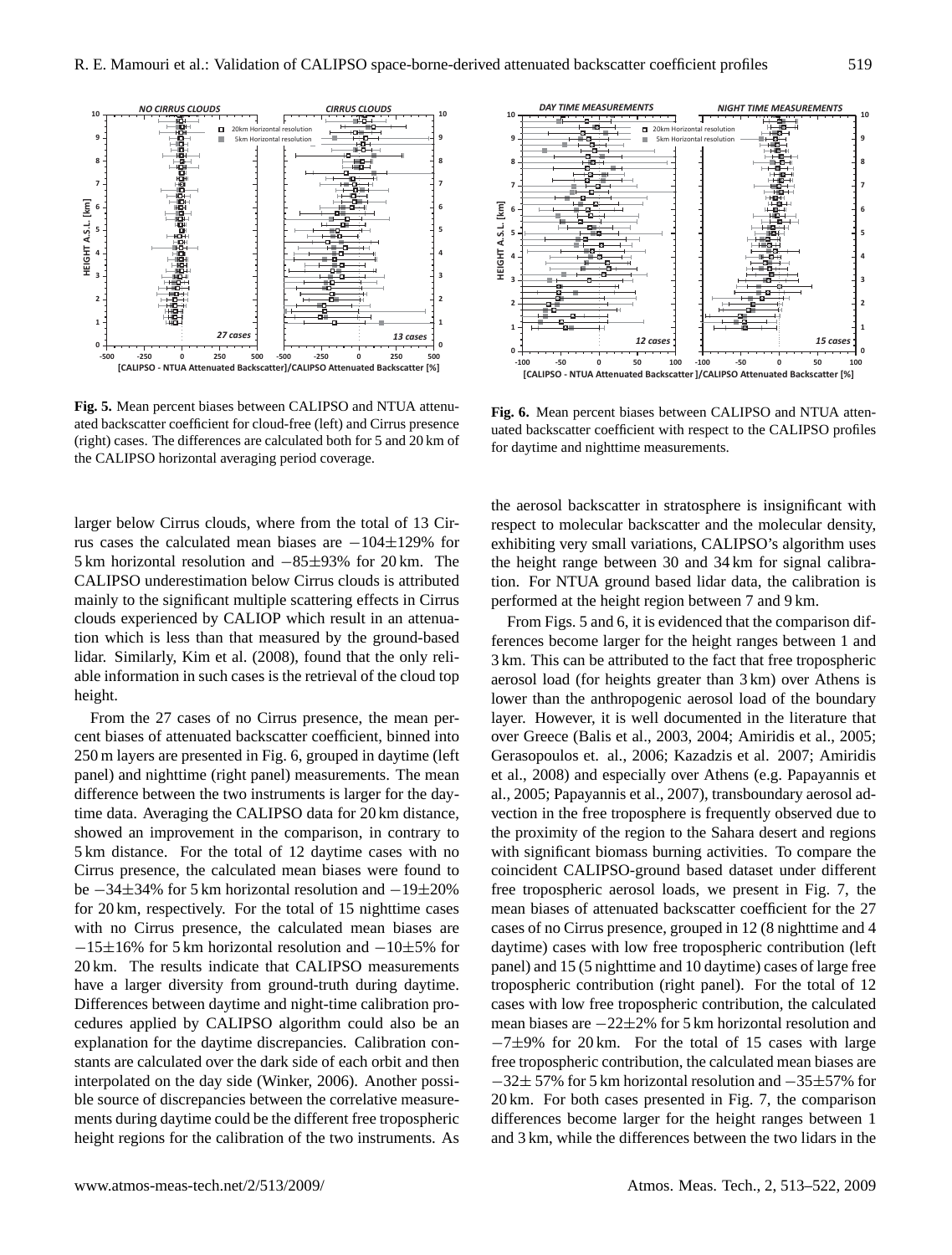

**Fig. 7.** Mean percent biases between CALIPSO and NTUA attenuated backscatter coefficient for low (left) and large (right) free tropospheric contribution.

free troposphere over Athens are in good agreement. Specifically for the free troposphere over Athens, mean biases for the height range between 3 and 10 km, are −15±56% for low free tropospheric contribution and −17±47% for large free tropospheric contribution, for 5 km horizontal resolution for CALIPSO data, showing no significant difference. According to our findings, the mean biases for the height range between 1 and 3 km are of the order of −70%. These large biases are attributed to the strong aerosol horizontal inhomogeneity within the mixed layer. To investigate CALIPSO performance within the mixed layer into detail, our data had to be retrieved closer to CALIPSO ground track since the spatial matching of the two datasets becomes very critical when we study aerosol within the mixed layer.

In Fig. 8, the mean biases between CALIOP and NTUA ground-based measurements for the total of 27 correlative measurements are presented against the minimum horizontal distance between the two instruments, grouped in mean biases for the height range between 1 to 3 km (top panel) and 3 to 10 km (bottom panel). Figure 8 indicates that the distance between the two instruments is not a criterion to classify difference levels, and small distances do not guarantee better agreement between ground-based and space-borne aerosol measurements due to the fact that aerosol horizontal distributions are in the most cases inhomogeneous.

## **4 Summary and conclusions**

In this paper, an initial CALIPSO validation study is presented using ground-based lidar measurements. CALIPSO level 1 Version 2 attenuated backscatter profiles are compared for 40 cases when coincident lidar measurements were performed by NTUA's 6-wavelength Raman lidar system. A



**Fig. 8.** Mean percent biases (1–3 km (top) and 3–10 km (bottom)) between the attenuated backscatter profiles of the two instruments, in relation with distance.

detailed statistical analysis was presented for the total of 40 "case 1" correlative measurements performed at the NTUA station. The first categorization of the correlative dataset was based on the presence or not of Cirrus clouds below the satellite track. The mean biases for the height range between 3–10 km was found equal to −7±6% under clear skies and −53±78% in case of Cirrus presence. This result illustrates not only the limitations of space-borne downward-looking and ground-based upward-looking lidar measurements due to return signal attenuations, but also the complementarity between space-borne and ground-based lidar observations for providing complete vertical structures of aerosols and clouds.

Under no Cirrus presence bellow the satellite track, a better agreement was found during nighttime measurements throughout the free troposphere. Specifically, an agreement of the order of −10±12% for daytime measurements and of −4±6% for nighttime measurements was found for altitudes between 3 and 10 km. The differences between 1 and 3 km were much larger  $(-34\pm34\%$  for daytime and  $-15\pm16\%$ for nighttime). An improvement on the agreement between CALIPSO and NTUA lidars for daytime measurements was demonstrated, when the horizontal resolution for CALIOP was increased from 5 to 20 km. The results indicated that both systems revealed similar structures above the 3 km, but the discrepancy became worse for altitudes lower than 3 km, especially during daytime. This was attributed to the increase of the horizontal aerosol inhomogeneity in case of boundary layer aerosols. For this reason, differences due to spatial mismatch of the measurements will be much larger within the mixed layer than in the free troposphere. Furthermore, the correlative measurements could deviate due to the different free tropospheric height regions used for the calibration of the signals.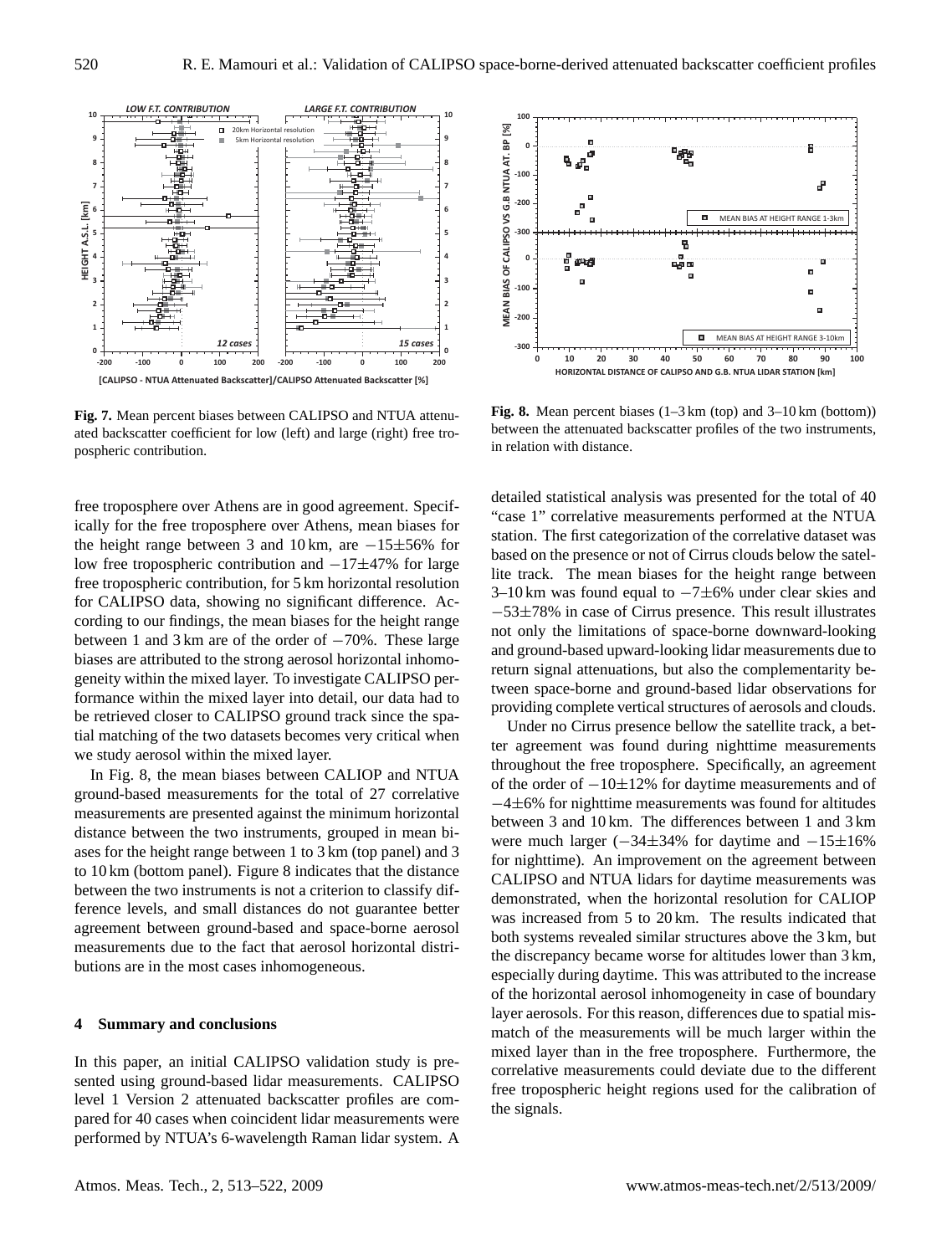Finally, the mean biases between CALIOP and NTUA ground-based measurements for the total of 27 correlative cloud-free measurements versus the minimum horizontal distance between the two instruments indicate that the distance between the instruments is not a criterion to classify difference levels, and small distances do not guarantee better agreement between ground-based and space-borne aerosol measurements due to the fact that aerosol horizontal distributions are in the most cases non-homogeneous. The EAR-LINET network performed more than 1000 correlative observations during the first year of operation of the space lidar CALIOP and the three-stage measurement schedule continues. In the future, NTUA lidar data will be used in synergy with other EARLINET's stations data for CALIPSO data validation on continental scale.

*Acknowledgements.* The financial support for EARLINET (EARLINET-ASOS) by the European Commission under grant RICA-025991 is gratefully acknowledged. CALIPSO data were obtained from the NASA Langley Research Center Atmospheric Science Data Center. REM and EG acknowledge the support of the PENED projects (03-ED-169 and 03-ED-344), respectively. PENED project is co-financed 80% of Public expenditure through EC – European Social Fund and 20% of Public expenditure through Ministry of Development, General Secretariat of Research and Technology and through private sector (Raymetrics SA.), under Measure 8.3 of OPERATIONAL PROGRAMME "COMPETI-TIVENESS" in the 3rd Community Support Programme.

Edited by: F. Boersma

#### **References**

- Amiridis, V., Balis, D. S., Kazadzis, S., Bais, A., Giannakaki, E., Papayannis, A., Zerefos, C.: Four-year aerosol observations with a Raman lidar at Thessaloniki, Greece, in the framework of European Aerosol Research Lidar Network (EARLINET), J. Geophys. Res., 110, D21203, doi:10.1029/2005JD006190, 2005.
- Amiridis, V., Balis, D. S., Giannakaki, E., Stohl, A., Kazadzis, S., Koukouli, M. E., and Zanis, P.: Optical characteristics of biomass burning aerosols over Southeastern Europe determined from UV-Raman lidar measurements, Atmos. Chem. Phys. Discuss., 8, 18267–18293, 2008,

[http://www.atmos-chem-phys-discuss.net/8/18267/2008/.](http://www.atmos-chem-phys-discuss.net/8/18267/2008/)

- Ansmann A., Riedesell M., Wandinger U., Weitkamp C., Voss E., Lahmann W., Michaelis W.: Combined Raman Elastic-Backscatter lidar for vertical profiling of moisture, aerosol extinction, backscatter, and lidar ratio, Appl. Phys., B55, 18–28, 1992.
- Ansmann, A.: Ground-truth aerosol lidar observations: can the Klett solutions obtained from ground and space be equal for the same aerosol case?, Appl. Optics, 45, 3367–3371, 2006.
- Balis, D., Amiridis, V., Zerefos, C., Gerasopoulos, E., Andreae, M., Zanis, P., Kazantzidis, A., Kazadzis, S., Papayannis, A.: Raman lidar and sunphotometric measurements of aerosol optical properties over Thessaloniki, Greece during a biomass burning episode, Atmos. Environ., 37, 4529–4538, 2003.
- Balis D., Amiridis, V., Nickovic, S., Papayannis, A., and Zerefos, C.: Optical properties of Saharan dust layers as detected by a Raman lidar at Thessaloniki, Greece, Geophys. Res. Lett., 31, L13104, doi:10.1029/2004GL019881, 2004.
- Berthier, S., Chazette, P., Couvert, P., Pelon, J., Dulac, F., Thieuleux, F., Moulin, C., and Pain, T.: Desert dust aerosol columnar properties over ocean and continental Africa from Lidar in-Space Technology Experiment (LITE) and Meteosat synergy, J. Geophys. Res., 111, D21202, doi:10.1029/2005JD006999, 2006.
- Böckmann, C., Wandinger, U., Ansmann, A., Bosenberg, J., Amiridis, V., Boselli, A., Delaval, A., De Tomasi, F., Frioud, M., Grigorov, I., Hagard, A., Horvat, M., Iarlori, M., Komguem, L., Kreipl, S., Larcheveque, G., Matthias, V., Papayannis, A., Pappalardo, G., Rocadenbosch, F., Rodrigues, J. A., Schneider, J., Shcherbakov, V., and Wiegner, M.: Aerosol lidar intercomparisons in the frame of EARLINET: Part II – Aerosol backscatter algorithms, Appl. Optics, 43, 977–989, 2004.
- Bösenberg, J., et al.: EARLINET project: A European Aerosol Research Lidar Network, Max-Planck Institute (MPI), Final Report, 348, 1–250, 2003.
- Bucholz, A.: Rayleigh-scattering calculations for the terrestrial atmosphere, Appl. Optics, 34, 2765–2773, 1995.
- Chourdakis, G., A. Papayannis and J. Porteneuve; Analysis of the receiver response for a non-coaxial lidar system with fiber-optic output, Appl. Optics, 41, 2715–2723, 2002.
- Fernald, F. G., Analysis of atmospheric lidar observations some coments, Appl. Optics, 23, 652–653, 1984.
- Fernald, F. G., Herman, B. M., and Reagan, J. A.: Determination of aerosol height distribution by lidar, J. Appl. Meteorol., 11, 482– 489, 1972.
- Ferrare, R. A., Melfi, S. H., Whiteman, D. N.: Raman lidar measurements of aerosol extinction and backscattering – 1. Methods and comparisons, J. Geophys. Res., 103, 19663–19672, 1998.
- Gerasopoulos, E., Kouvarakis, G., Babasakalis, P., Vrekoussis, M., Putaud, J.-P., and Mihalopoulos, N.: Origin and variability of particulate matter  $(PM_{10})$  mass concentrations over the Eastern Mediterranean, Atmos. Environ., 40, 4679–4690, 2006.
- Hostetler, C. A., Liu, Z., and Reagan, J.: CALIOP Algorithm Theoretical Basis Document, Calibration and Level 1 Data Products, Document No: PC-SCI-201, NASA, 2006.
- Hunt, W.H., Winker D.M., Vaughan M.A., Powell K.A., Lucker P.L. and Weimer, C.: CALIPSO Lidar Description and Performance Assessment, J. Atmos. Oceanic Technol., 26, 1214–1228, 2009.
- Kazadzis, S., Bais, A., Amiridis, V., Balis, D., Meleti, C., Kouremeti, N., Zerefos, C. S., Rapsomanikis, S., Petrakakis, M., Kelesis, A., Tzoumaka, P., and Kelektsoglou, K.: Nine years of UV aerosol optical depth measurements at Thessaloniki, Greece, Atmos. Chem. Phys., 7, 2091–2101, 2007,

[http://www.atmos-chem-phys.net/7/2091/2007/.](http://www.atmos-chem-phys.net/7/2091/2007/)

- Kim, S.-W., Berthier, S., Raut, J.-C., Chazette, P., Dulac, F., and Yoon, S.-C.: Validation of aerosol and cloud layer structures from the space-borne lidar CALIOP using a ground-based lidar in Seoul, Korea, Atmos. Chem. Phys., 8, 3705–3720, 2008, [http://www.atmos-chem-phys.net/8/3705/2008/.](http://www.atmos-chem-phys.net/8/3705/2008/)
- Klett J.D.: Lidar inversion with variable backscatter/extinction ratios, Appl. Optics, 24, 1638–1643, 1985.
- Klett J. D.: Stable analytical inversion solution for processing lidar returns, Appl. Optics, 20, 211–220, 1981.